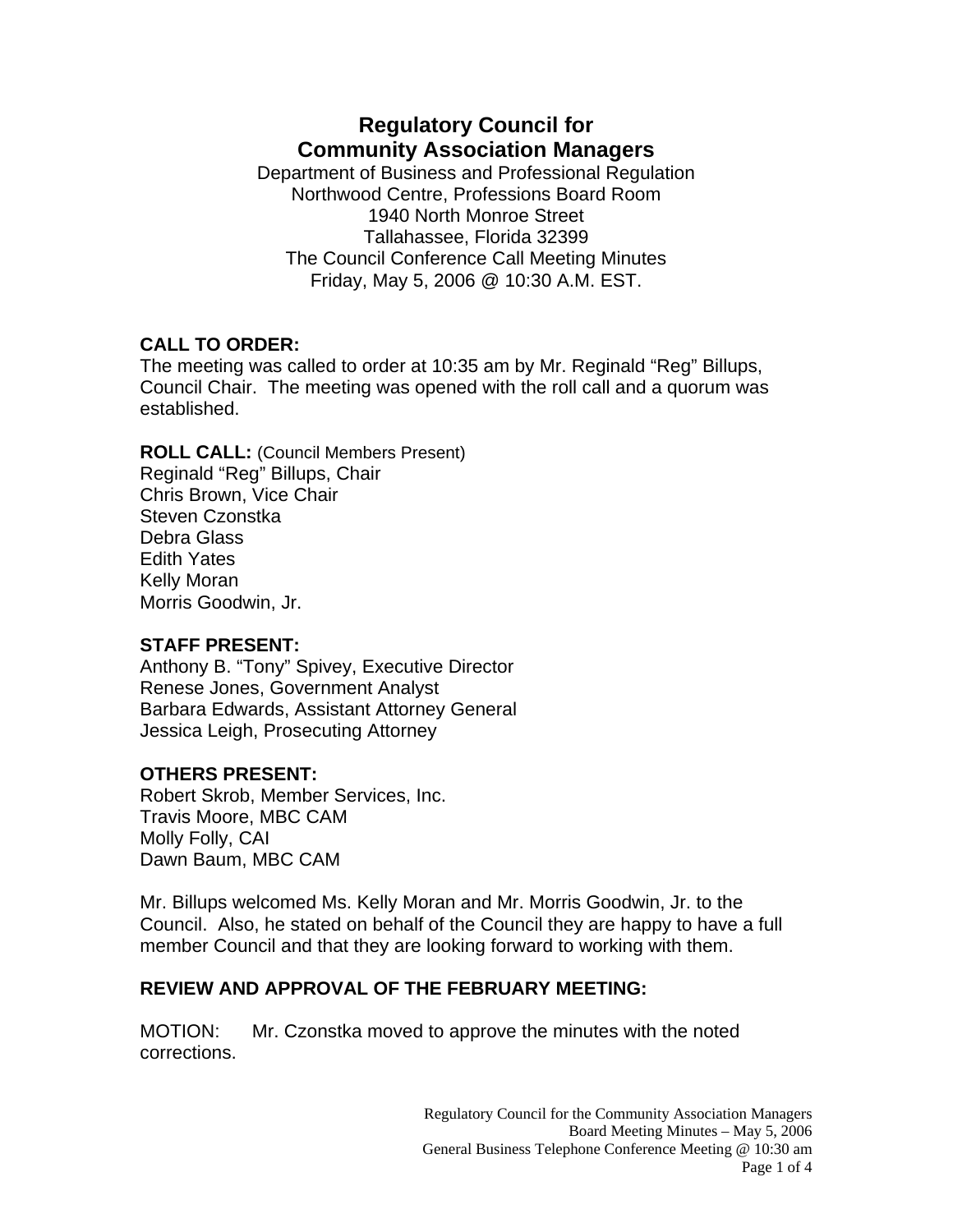SECOND: Ms. Glass seconded the motion and it passed unanimously.

Mr. Czonstka had two corrections, on page 6, under motion should read *"move to approve a fee wavier"*; on page 10, third paragraph Mr. Czonstka's name was misspelled. It has been corrected.

Ms. Edwards rewrote the second paragraph on page 10 under the reinstatement of a null and void license.

Record reflected that Ms. Edith Yates entered the conference call.

## **CHAIR REPORT:**

Mr. Billups suggested to Council to table the privatization study until the next scheduled meeting. He informed Council that they have two new Council members and they should be given an opportunity to review the study and give their input at the next meeting. Also, the department staff is still reviewing the privatization study. He stated that he felt as if this study is too important to rush through it.

MOTION: Mr. Brown made a motion for Council to table the privatization study until the next meeting. Mr. Billups called for an individual vote as following.

Yea: Mr. Billups, Ms. Glass, Mr. Brown and Ms. Yates.

Nay: Mr. Czonstka, Ms. Moran and Mr. Goodwin.

The motion carried.

## **FEE WAVIER:**

Mr. Spivey indicated that *"the rule has been written for a fee wavier for the next renewal period and it is moving through the system for a full fee wavier for the next renewal."* 

Mr. Billups dismissed himself from the meeting.

## **BOARD COUNSEL REPORT:**

Ms. Edwards addressed Council regarding rule 61-20.508 Continuing Education Requirements. She was disappointed with the language she submitted for approval of sub-section (6) and asked council to let her rewrite this section and submit a revised version at the next meeting; sub-section (9) states *"licenses that have become null or void may not be reinstated. Former licensees must apply as though never before licensed and must meet the requirements for licensure applicable at the time of application, including education, examination and payment of fees."* Ms. Edwards indicated that this section is ready to go forward with rule making.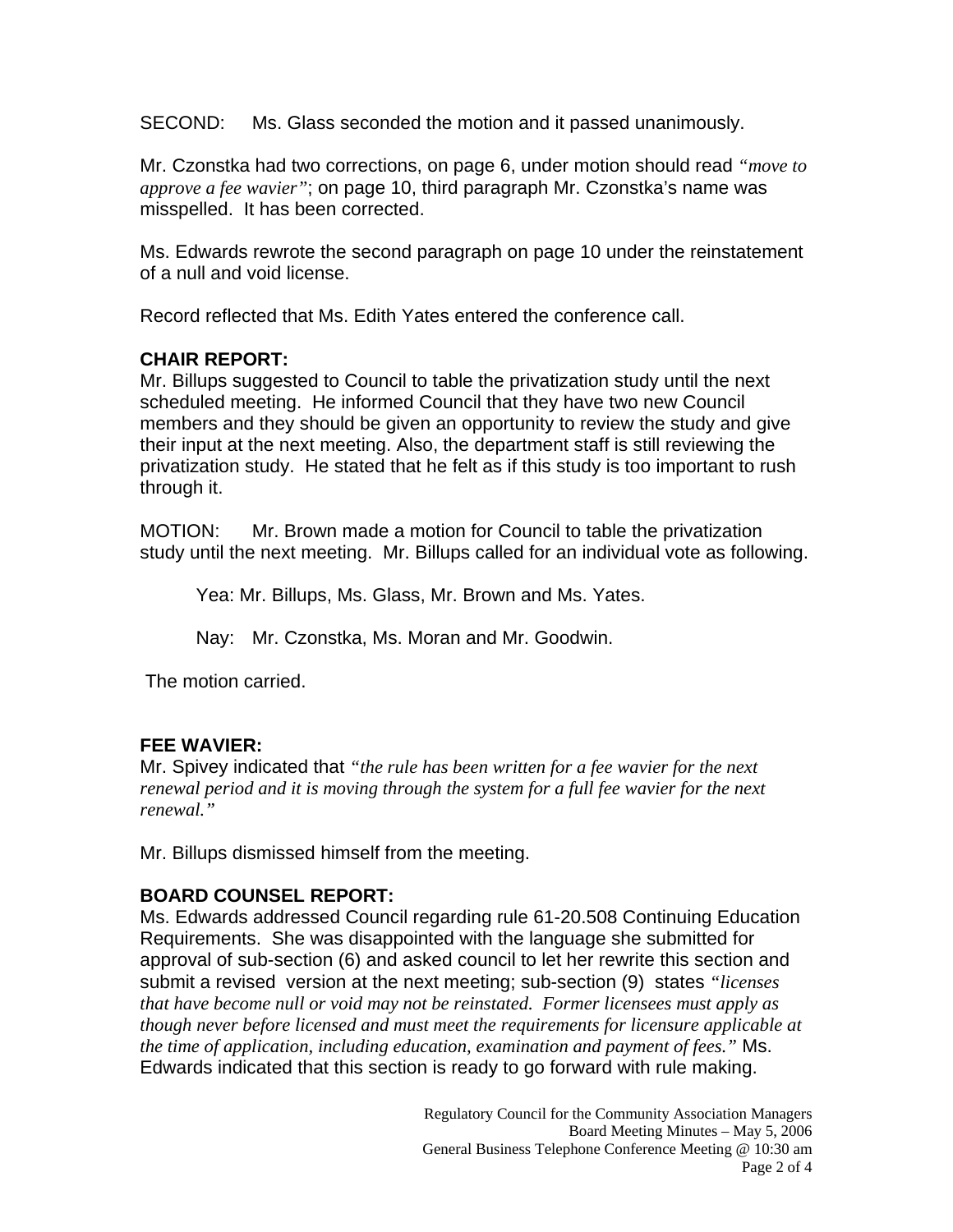MOTION: Mr. Godwin made a motion for Mr. Edwards to continue to work on section 61-20.506 (6); and approve section (9) for rule making.

SECOND: Mr. Czonstka seconded the motion and it passed unanimously.

#### **PROSECUTING ATTORNEY REPORT:**

Ms. Leigh stated that she provided them with a memorandum dated April 11, 2006 which contained all the CAM cases located in the legal section and she gave a verbal report as follows:

- Status 30 In Legal The report showed that there were 17 cases reported;
- Status 35 Set for Probable Cause The report showed that there were 2 cases reported;
- Status 321 Supplemental Investigation The report showed that there were 2 cases reported;
- Status 36 Administrative Complaint Filed The report showed that there were 5 cases reported;
- Status 50 Settlement Negotiations The report showed that there was 1 case reported;
- Status 145 Informal Hearing The report showed that there was 1 case reported;
- Status 145 Formal Informal Hearing The report showed that there were 6 cases reported;
- Status FLHS Formal Informal Scheduled *(DOAH)* The report showed that there were 2 cases reported;
- Status 58 Case Considered Awaiting Final Order The report showed that there were 9 cases reported;

As of April 11, 2006 there are a total of 45 open CAM cases in the legal department.

#### **EXECUTIVE DIRECTOR'S REPORT:**

Mr. Spivey provided Council with the December 31, 2005 budget report as follows, he stated that *"in the council operating account you have a balance of \$1,690,220. If you compare this figure for the same time period of 2004 which was 1,637,621 you can see the steady increase in fees. You have \$71,242 in your unlicensed*